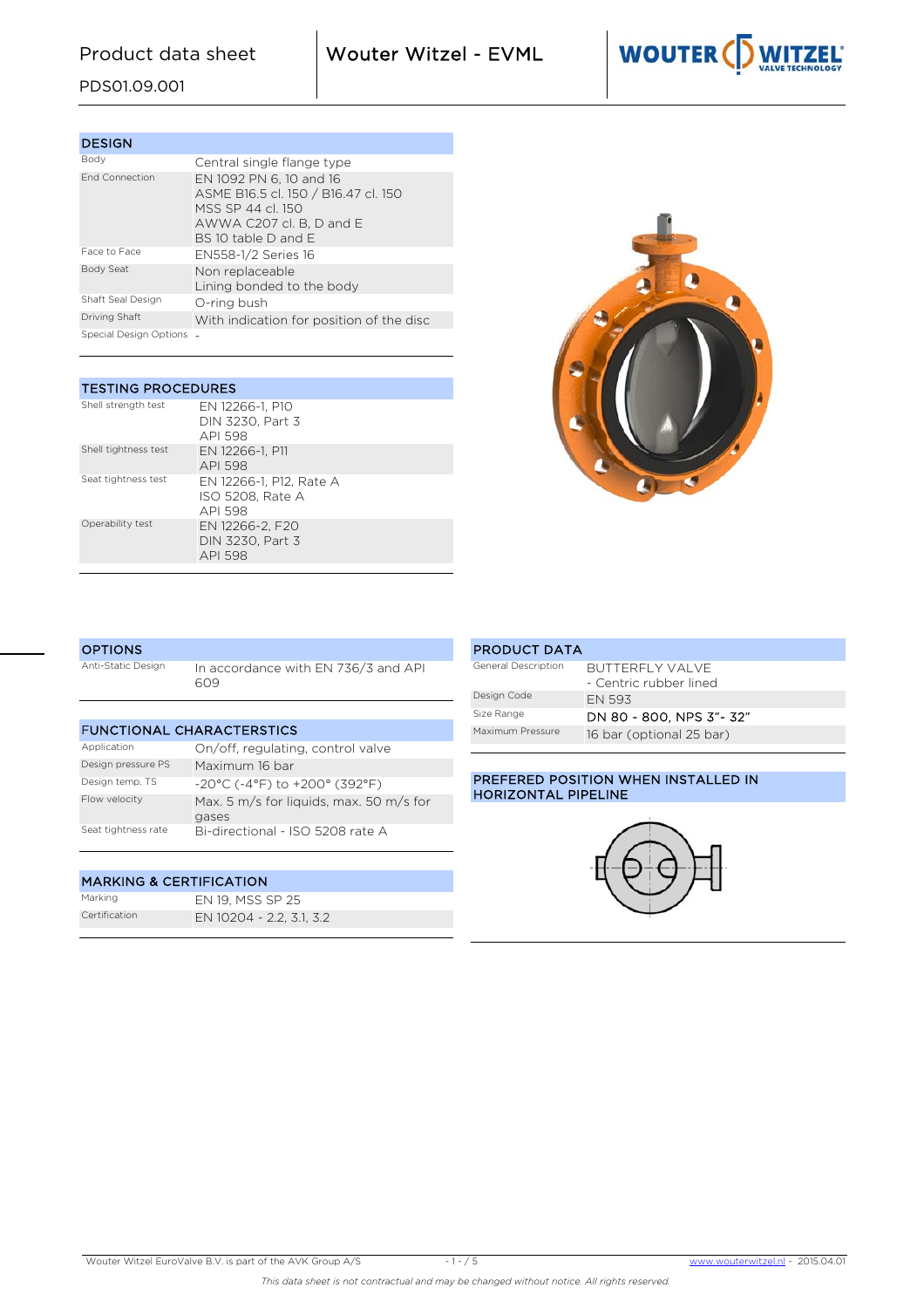

PARTS LIST – EVML 80-350 (3"-14")



|                 | Item Description | Material <sup>(1)</sup>                                                                                                        | EN/DIN                                                                                                | <b>Comparable ASTM</b>                                                                     |
|-----------------|------------------|--------------------------------------------------------------------------------------------------------------------------------|-------------------------------------------------------------------------------------------------------|--------------------------------------------------------------------------------------------|
| O1              | Shaft            | Duplex SS<br>Martensitic SS<br>Aluminium Bronze<br>Monel K500°<br>Hastelloy-C <sup>®</sup>                                     | 1.4462, EN 10088<br>1.4057, EN 10088<br>CuAl10Ni5Fe4, EN/DIN 17665<br>NA 18, BS 3076                  | A 182, Grade F51<br>A 276, Grade 431<br>B 150, C63000<br>B 547, N10276                     |
| O <sub>2</sub>  | <b>Bush</b>      | Bronze                                                                                                                         |                                                                                                       |                                                                                            |
| O3              | O-ring           | <b>EPDM</b><br><b>NBR</b><br><b>FPM</b>                                                                                        |                                                                                                       |                                                                                            |
| 04              | Body             | Ductile Iron<br>Ductile Iron (low temp.)<br>Carbon Steel                                                                       | JS 1030, EN 1563<br>JS 1049, EN 1563<br>1.0619, EN 10213                                              | A 395, 60-40-18<br>A 216, WCB                                                              |
| 05              | Bearing          | St. / PTFE Lining<br>Bronze / PTFE Lining                                                                                      |                                                                                                       |                                                                                            |
| 06              | Conical pin      | See ITEM 01                                                                                                                    | See ITEM 01                                                                                           | See ITEM 01                                                                                |
| 07              | <b>Disc</b>      | Duplex SS<br>Martensitic SS<br>Ductile Iron / Rilsan coated (2)<br>Aluminium Bronze<br>Hastelloy-C <sup>®</sup><br><b>CuNi</b> | 1.4462, EN 10088<br>1.4057, EN 10088<br>JS 1030, EN 1563<br>G-CuAl10Ni, DIN 1714<br>2.0835, DIN 17658 | A 182. Grade F51<br>A 276, Grade 431<br>A 395, 60-40-18<br>B 148, C95800<br>A 494, CW-12MW |
| 08              | Shaft            | See ITEM 01                                                                                                                    | See ITEM 01                                                                                           | See ITEM 01                                                                                |
| 09              | Lining           | <b>EPDM</b><br><b>NBR</b><br><b>FPM</b>                                                                                        |                                                                                                       |                                                                                            |
| 10 <sup>°</sup> | Sealing ring     | Cu                                                                                                                             |                                                                                                       |                                                                                            |
| 11              | Plug             | St./Zn5C                                                                                                                       |                                                                                                       |                                                                                            |

(1) Other materials on request

(2) For DN 250 and DN 300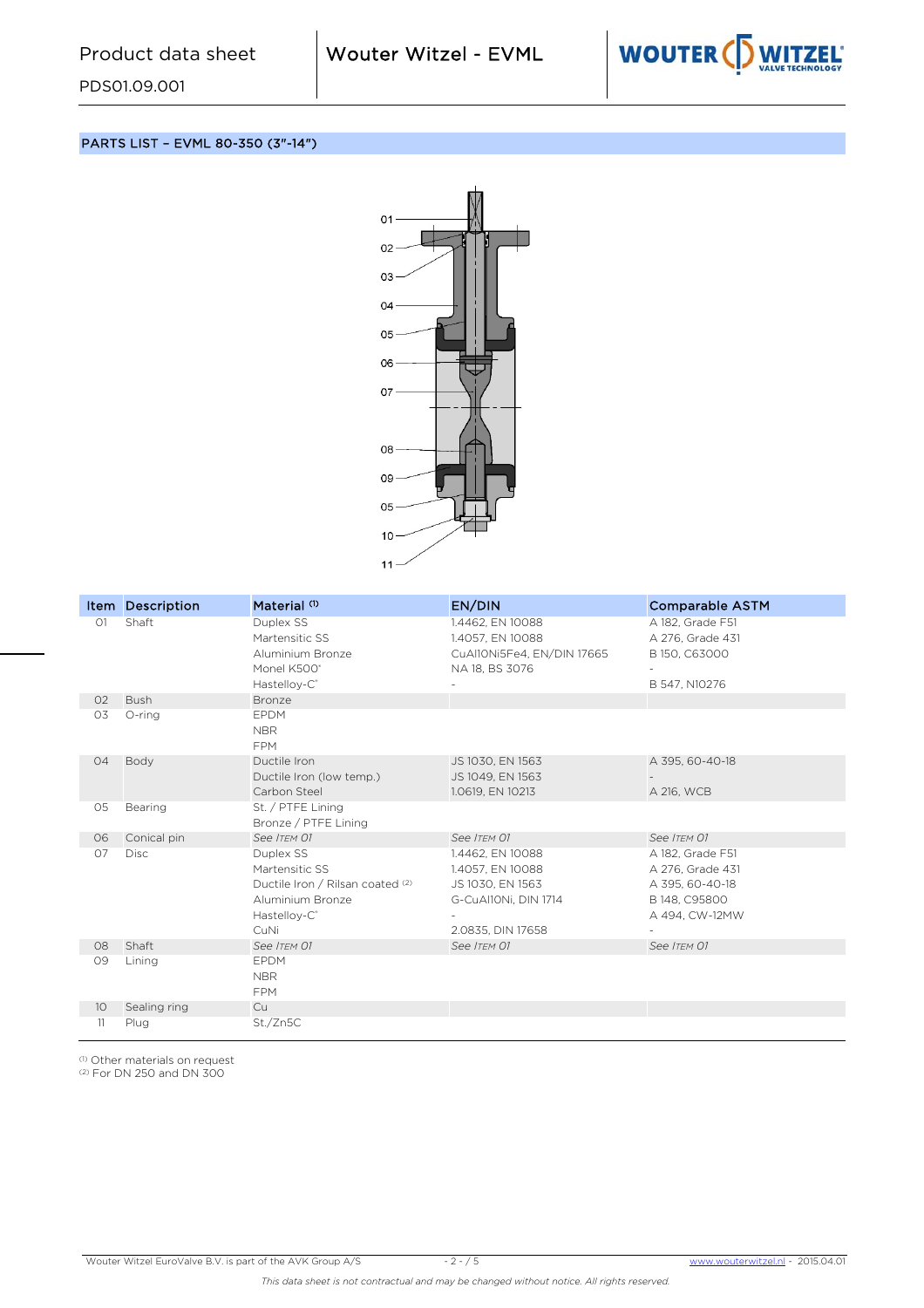

DIMENSIONS – EVML 80-350 (3"-14")





| <b>DN</b> | <b>NPS</b> | А   | в   | с   | D   | Е   | F  | G  | н  | <b>ISO</b><br>5211 | κ   |     | M | $\mathsf{n}$   | <b>MASS</b><br>±kg |
|-----------|------------|-----|-----|-----|-----|-----|----|----|----|--------------------|-----|-----|---|----------------|--------------------|
| 80        | 3"         | 80  | 130 | 64  | 78  | 133 | 12 | 34 | 10 | F <sub>O</sub>     | 70  | 9C  | 9 | 4              | 6.5                |
| 100       | 4"         | 100 | 150 | 64  | 98  | 147 | 12 | 34 | 12 | F <sub>O</sub> 7   | 70  | 90  | 9 | $\overline{4}$ | 7.5                |
| 125       | 5''        | 125 | 182 | 70  | 109 | 160 |    | 34 | 12 | F <sub>O</sub>     | 70  | 9C  | 9 | $\Delta$       |                    |
| 150       | 6"         | 150 | 210 | 76  | 133 | 180 | 14 | 34 | 16 | F <sub>O</sub> 7   | 70  | 90  | 9 | $\overline{4}$ | 14                 |
| 200       | 8''        | 200 | 262 | 89  | 158 | 204 | 14 | 34 | 16 | FO <sub>7</sub>    | 70  | 90  | 9 | 4              | 18                 |
| 250       | 10"        | 250 | 315 | 114 | 194 | 245 | 15 | 45 | 24 | F1O                | 102 | 125 |   | $\overline{4}$ | 28                 |
| 300       | 12"        | 300 | 371 | 114 | 219 | 270 | 15 | 45 | 24 | F10                | 102 | 125 |   | 4              | 39                 |
| 350       | 14"        | 336 | 405 | 127 | 236 | 315 | 15 | 45 | 24 | F1O                | 102 | 125 |   | $\overline{4}$ | 50                 |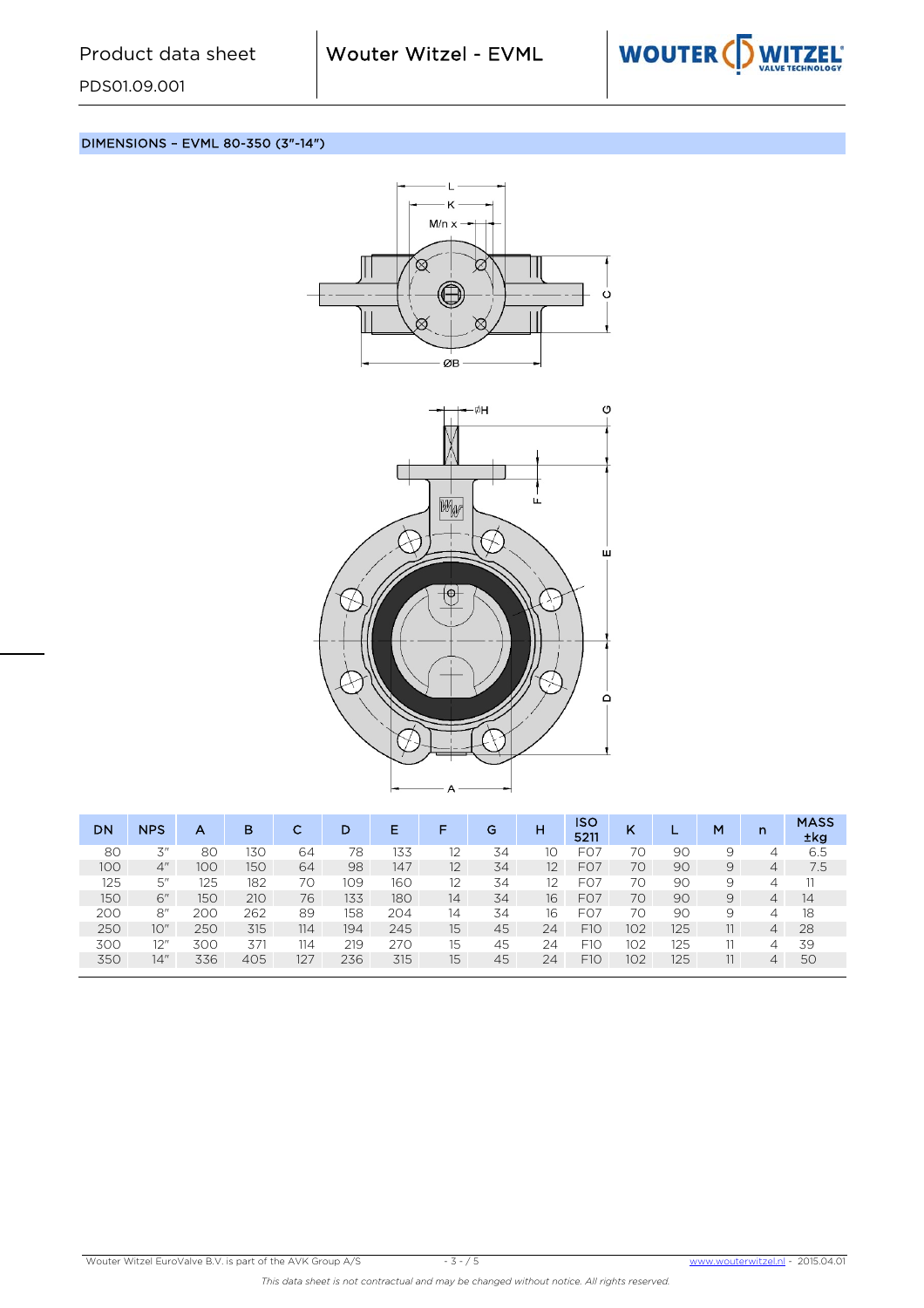

PARTS LIST – EVML 400-1000 (16"-40")



|                | Item Description             | Material <sup>(1)</sup>             | EN/DIN                                         | <b>Comparable ASTM</b>            |
|----------------|------------------------------|-------------------------------------|------------------------------------------------|-----------------------------------|
| O <sub>1</sub> | Shaft                        | Duplex SS                           | 1.4462, EN 10088                               | A 182, Grade F51                  |
|                |                              | Martensitic SS<br>Aluminium Bronze  | 1.4057, EN 10088<br>CuAl10Ni5Fe4, EN/DIN 17665 | A 276, Grade 431<br>B 150, C63000 |
|                |                              | Monel K500°                         | NA 18, BS 3076                                 |                                   |
|                |                              | Hastelloy-C <sup>®</sup>            |                                                | B 547, N10276                     |
| 02             | <b>Bush</b>                  | <b>Bronze</b>                       |                                                |                                   |
| 03             | O-ring                       | EPDM                                |                                                |                                   |
|                |                              | <b>NBR</b>                          |                                                |                                   |
|                |                              | <b>FPM</b>                          |                                                |                                   |
| 04             | Body                         | Ductile Iron                        | JS 1030, EN 1563                               | A 395, 60-40-18                   |
|                |                              | Ductile Iron (low temp.)            | JS 1049, EN 1563                               |                                   |
|                |                              | Carbon Steel                        | 1.0619, EN 10213                               | A 216, WCB                        |
| 05             | Bearing                      | St. / PTFE Lining                   |                                                |                                   |
|                |                              | Bronze / PTFE Lining<br>See ITEM 01 | See ITEM 01                                    |                                   |
| 06<br>07       | Conical pin<br><b>Disc</b>   | Austenitic SS <sup>(2)</sup>        | 1.4408, EN 10213                               | See ITEM 01<br>A 351, CF8M        |
|                |                              | Duplex SS <sup>(3)</sup>            | 1.4462, EN 10088                               | A 182, Grade F51                  |
|                |                              | Martensitic SS <sup>(4)</sup>       | 1.4057, EN 10088                               | A 276, Grade 431                  |
|                |                              | Ductile Iron / Rilsan coated        | JS 1030, EN 1563                               | A 395, 60-40-18                   |
|                |                              | Aluminium Bronze                    | G-CuAl10Ni, DIN 1714                           | B 148, C95800                     |
|                |                              | Hastelloy-C <sup>® (5)</sup>        |                                                | A 494, CW-12MW                    |
|                |                              | CuNi (5)                            | 2.0835, DIN 17658                              |                                   |
| 08             | Shaft                        | See ITEM 01                         | See ITEM 01                                    | See ITEM 01                       |
| 09             | Lining                       | <b>EPDM</b>                         |                                                |                                   |
|                |                              | <b>NBR</b>                          |                                                |                                   |
|                |                              | <b>FPM</b>                          |                                                |                                   |
| 12<br>13       | Axial bearing<br>Cover plate | Bronze<br>St./Zn5C                  |                                                |                                   |
| 14             | Cylinder head screw          | St./Zn5C                            |                                                |                                   |
| 15             | Counter sunk screw           | St./Zn5C                            |                                                |                                   |
| 16             | Collar bearing               | Bronze                              |                                                |                                   |
| 18             | Ring                         | Bronze                              |                                                |                                   |
| 19             | Sealing plate                | St./NBR                             |                                                |                                   |
|                |                              | St./FPM                             |                                                |                                   |
|                |                              |                                     |                                                |                                   |

(1) Other materials on request<br>(2) for ≥ DN 500<br>(3) forged ≤ DN 450, casted ≥ DN 500, material 1.4517, EN 10213 (ASTM A 351, CD-4MCu)<br>(4) forged ≤ DN 450<br>(5) ≤ DN 500